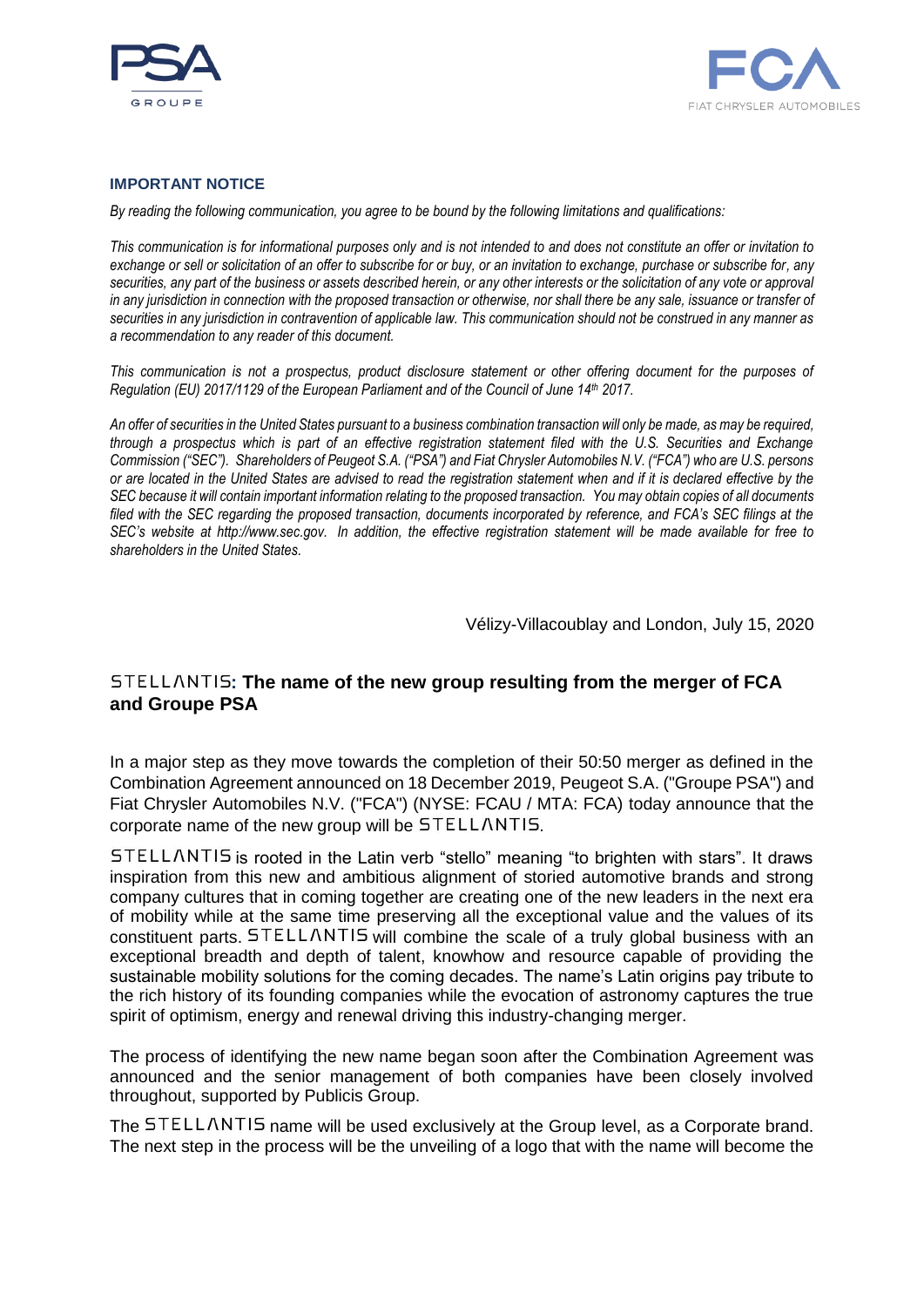



corporate brand identity. The names and the logos of the  $5TELLANTIS$  Group's constituent brands will remain unchanged.

As previously stated, completion of the merger project is expected to occur in the first quarter of 2021, subject to customary closing conditions, including approval by both companies' shareholders at their respective Extraordinary General Meetings and the satisfaction of antitrust and other regulatory requirements.

### **For further information:**

| <b>FCA</b>                      | <b>Groupe PSA</b>                        |
|---------------------------------|------------------------------------------|
| Andrea Pallard: +39 335 8737298 | Pierre Olivier Salmon: +33 6 76 86 45 48 |
| andrea.pallard@fcagroup.com     | pierreolivier.salmon@mpsa.com            |
| Shawn Morgan: +1 248 760 2621   | Karine Douet: +33 6 61 64 03 83          |
| shawn.morgan@fcagroup.com       | karine.douet@mpsa.com                    |

### *About FCA*

*Fiat Chrysler Automobiles (FCA) is a global automaker that designs, engineers, manufactures and sells vehicles in a portfolio of exciting brands, including Abarth, Alfa Romeo, Chrysler, Dodge, Fiat, Fiat Professional, Jeep®, Lancia, Ram and Maserati. It also sells parts and services under the Mopar name and operates in the components and production systems sectors under the Comau and Teksid brands. FCA employs nearly 200,000 people around the globe. For more information regarding FCA, please visi[t www.fcagroup.com](https://www.fcagroup.com/en-US/Pages/home.aspx)*

### *About Groupe PSA*

*[Groupe PSA](https://www.groupe-psa.com/fr)* designs unique automotive experiences and delivers mobility solutions to meet all customer expectations. The *Group has five car brands, Peugeot, Citroën, DS, Opel and Vauxhall and provides a wide array of mobility and smart services under the Free2Move brand. Its 'Push to Pass' strategic plan represents a first step towards the achievement of the Group's vision to be "a global carmaker with cutting-edge efficiency and a leading mobility provider sustaining lifetime customer*  relationships". An early innovator in the field of *autonomous and connected cars*, Groupe PSA is also involved in financing *activities through Banque PSA Finance and in automotive equipment via Faurecia.*

*Media library: [medialibrary.groupe-psa.com](http://medialibrary.groupe-psa.com/) / [@GroupePSA\\_EN](https://twitter.com/GroupePSA_EN)*

## **FORWARD-LOOKING STATEMENTS**

*This communication contains forward-looking statements. In particular, these forward-looking statements include statements regarding future financial performance and the expectations of FCA and PSA (the "Parties") as to the achievement of certain targeted metrics at any future date or for any future period are forward-looking statements. These statements may include terms such as "may", "will", "expect", "could", "should", "intend", "estimate", "anticipate", "believe", "remain", "on track", "design", "target", "objective", "goal", "forecast", "projection", "outlook", "prospects", "plan", or similar terms. Forward-looking statements are not guarantees of future performance. Rather, they are based on the Parties' current state of knowledge, future expectations and projections about future events and are by their nature, subject to inherent risks and uncertainties. They*